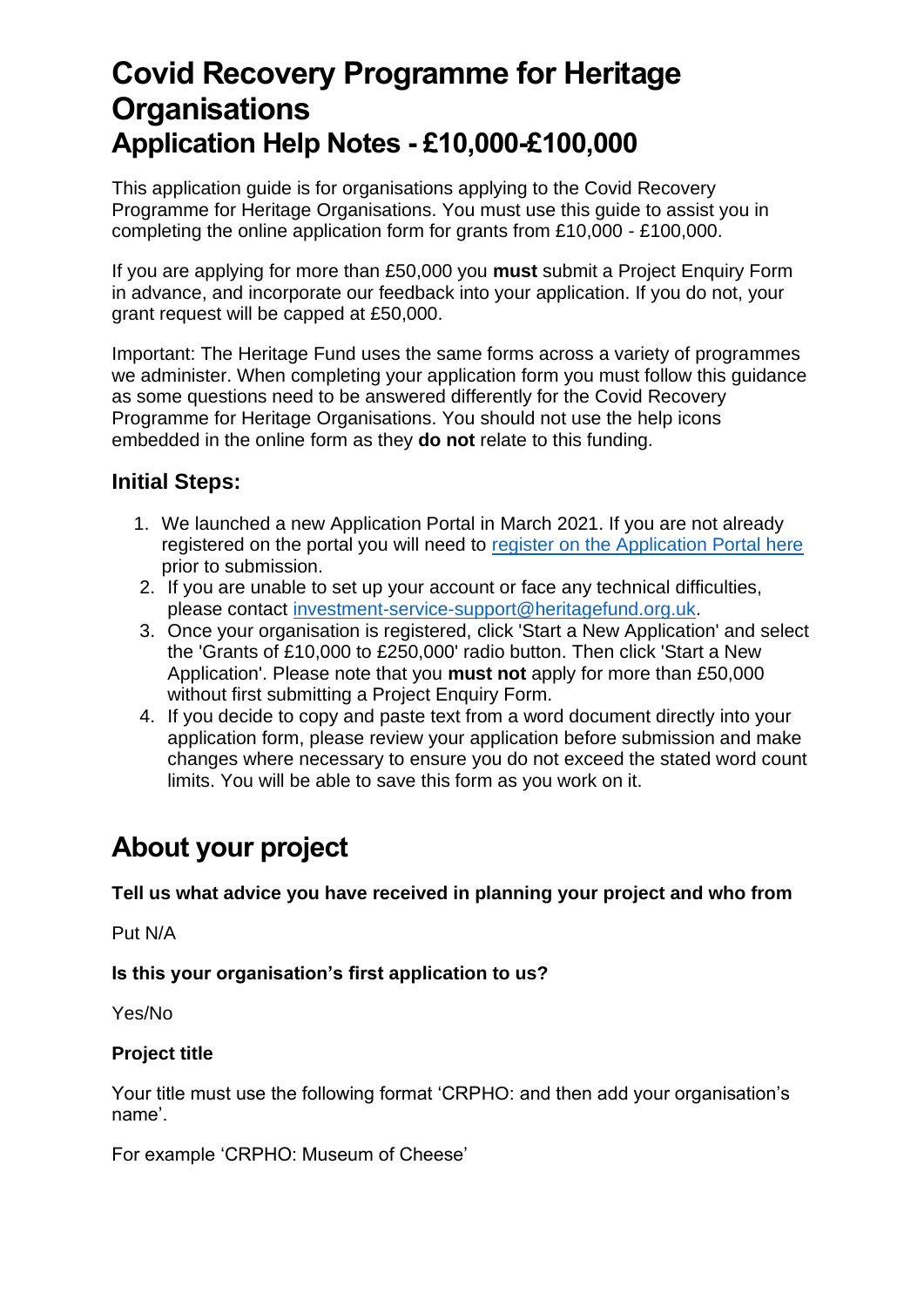If you do not use this title format we will not know that you are applying for the Covid Recovery Programme for Heritage Organisations and your application may be delayed.

# **When will your project happen?**

- Enter a Project Start Date in the future in order to proceed with the form.
- Enter 31 March 2022 as your project end date.

# **Why does your project need to happen now?**

If you are applying for over £50,000, tell us how your organisations meets one or more of the following criteria:

- That it is in financial difficulty, with a risk of (a) closure; or (b) loss of jobs; or (c) loss of services which would impact on community health or wellbeing;
- That it of significant strategic importance to the sector or locality and without financial support survival is threatened, and that the loss of the organisation could cause longer-term damage to sectoral growth and development;
- That it is prudent to accept a single application on behalf of a number of smaller charitable entities that are an integral part of a larger established organisation, and where financial need is greater than £50,000.

If you are applying for less than £50,000, enter N/A

# **Is the project taking place at the same location as your organisation's address?**

Yes/No

If no: Find your address.

# **Describe your idea**

In no more than 500 words please provide a summary of the financial situation your organisation is currently in, what this funding will achieve for your organisation and the difference it will make to your financial recovery. If necessary, use bullet points.

Please note the summary you provide is the only part of your application form which is seen by decision takers. This is presented alongside our Officer's assessment of your application.

Prompts:

- How have your organisation's sustainability and services been impacted because of negative COVID-related financial impacts sustained during April 2021 – March 2022?
- Are there any jobs at risk of loss due to negative COVID-related financial impacts sustained during April 2021 – March 2022? If so, please provide details.
- If you were not to receive a grant award, please explain the likely impact on the level of the services that your organisation provides, and what alternative plans you would consider.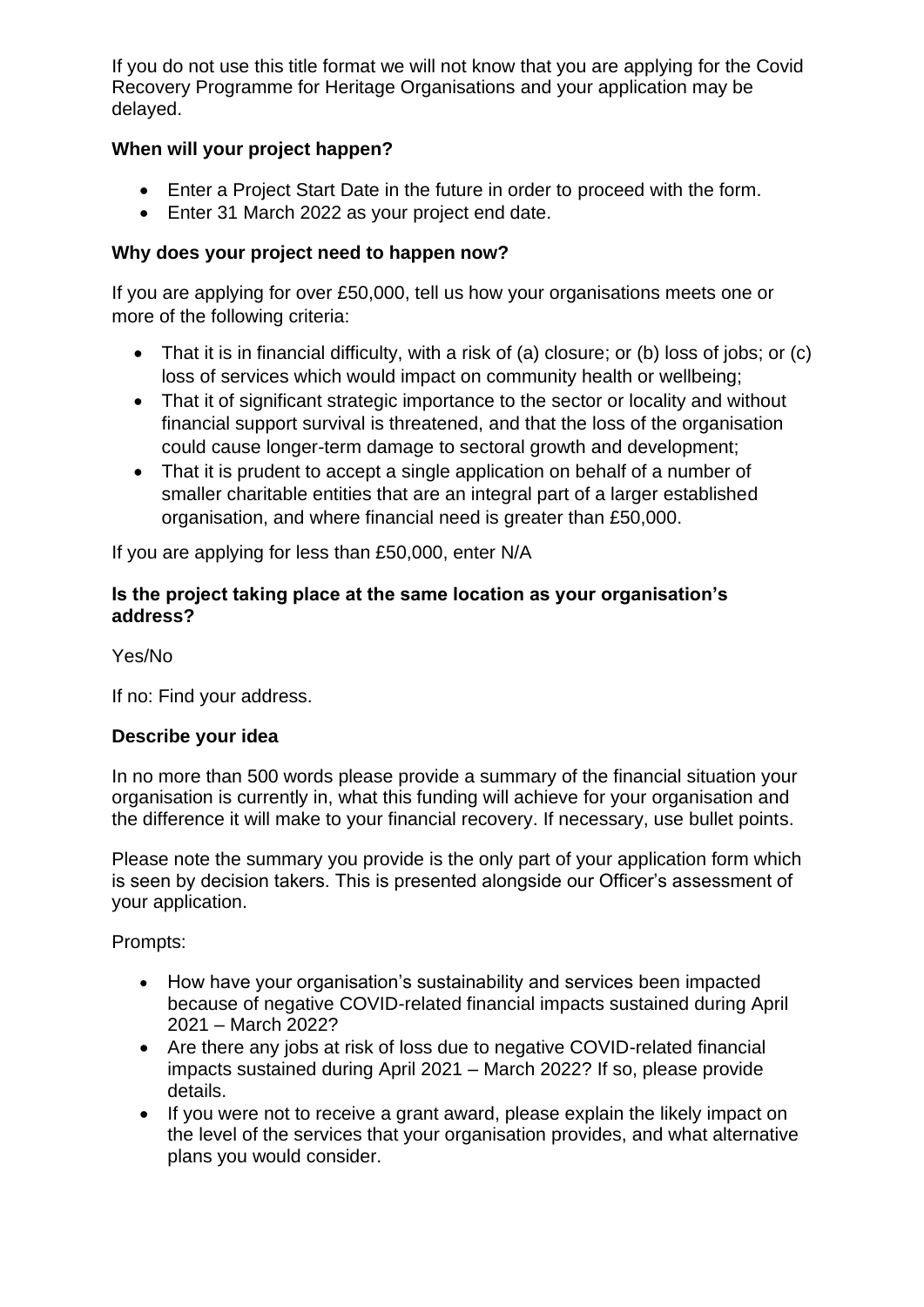• If you believe that your organisation has a valid need for holding reserves greater than six months turnover, you must include the reason for this need in your funding application.

## **Will capital work be part of your project?**

Yes/No

Answer No. Capital works are not eligible under this programme.

### **If you are undertaking any capital work (including repair, refurbishment etc.) to land, buildings or heritage items, tell us who owns it.**

Leave blank.

# **Does your project involve the acquisition of a building, land, or heritage items**

Yes/No

Answer No. Acquisition of buildings, land or heritage items is not eligible under the Covid Recovery Programme for Heritage Organisations.

# **Do you need permission from anyone else to do your project?**

Yes/No/Not sure

Answer No.

## **What difference will your project make?**

If you were not to receive a grant award, please explain the likely impact on the level of the services that your organisation provides, and what alternative plans you would consider.

#### **Is the heritage considered to be at risk?**

Yes/No

Explain how your organisation's sustainability and services been impacted because of negative COVID-related financial impacts sustained during April 2021 – March 2022.

# **Does the heritage have any formal designations?**

Please select any options that apply from the list.

# **Does your project involve heritage that attracts visitors?**

Yes/No

If yes:

- How many visitors did you receive in the last standard financial year i.e. pre-Covid 2019/2020?
- How many visitors did you receive in the last financial year i.e. 2020/2021?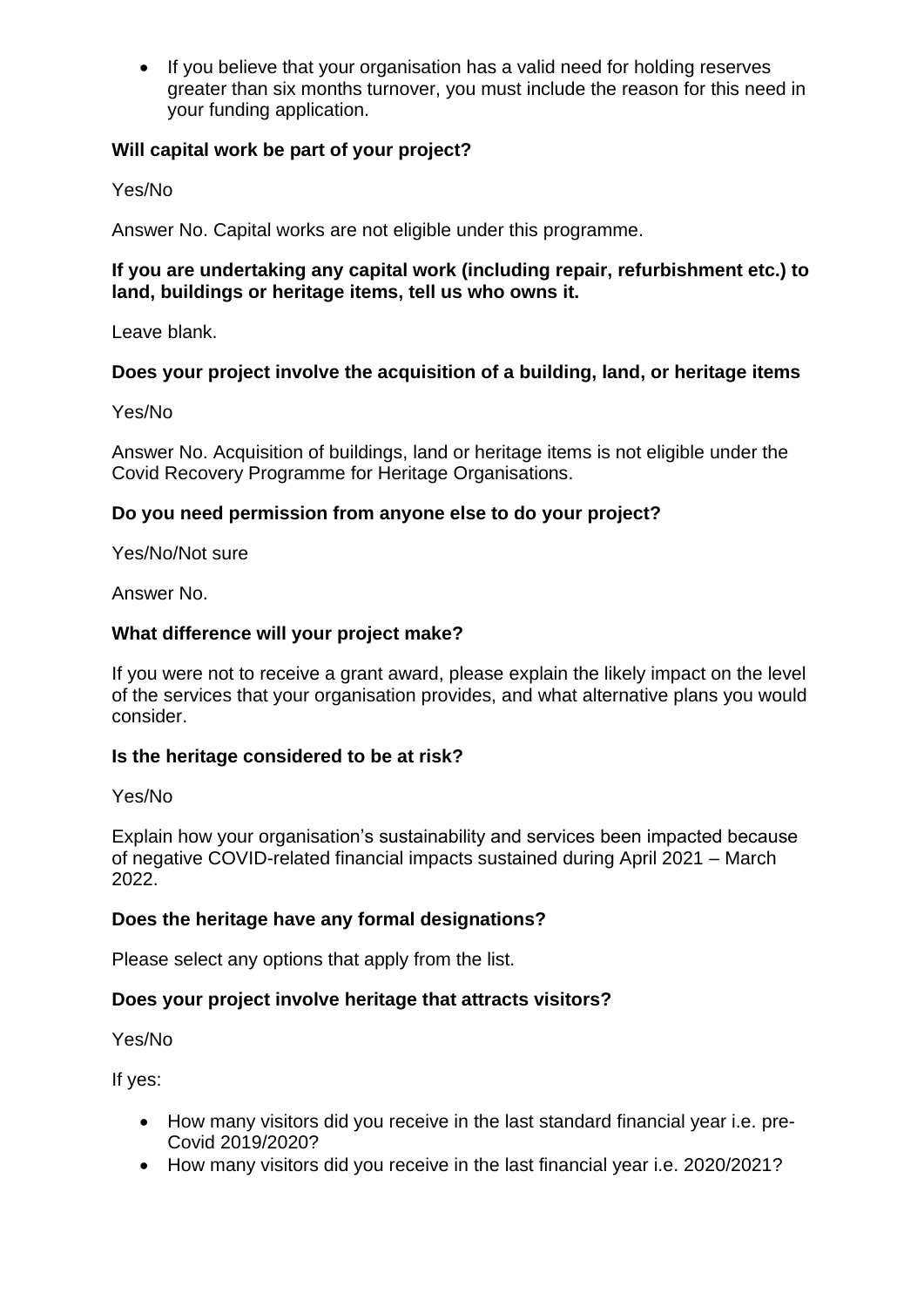- How many visitors do you expect this financial year i.e. 2021/2022?
- Do you know how many of these visitors were domestic tourists?
- Do you know how many of these visitors were international tourists?

## **Why is your project important to your community?**

Put N/A

#### **What measures will you take to increase positive environmental impacts and decrease negative environmental impacts?**

Put N/A

#### **What will happen after the project ends?**

Tell us about how you will manage your heritage in the future [500 words]

## **Why is your organisation best placed to deliver this project?**

Put N/A.

## **Will your project be delivered by a partnership?**

Yes/No

Answer No. We do not expect the Covid Recovery Programme for Heritage Organisations to be delivered in partnership.

# **Outcomes**

We describe the difference we want to make with our funding through a set of nine outcomes, which are listed in the application form. Outcomes are changes, impacts or benefits that happen as a direct result of this funding.

The Covid Recovery Programme for Heritage Organisations is designed to stabilise financially by reducing or removing an operating deficit generated in 2021-22, which has arisen from the COVID pandemic.

The outcome for the fund is: the funded organisation will be more resilient.

You must address **only this outcome** using prompts below. We expect responses to be proportionate to the amount being requested.

Please do not respond to the other outcomes on the form as they do not relate to this funding.

#### **How will your project involve a wider range of people?**

Put N/A

# **Will your project achieve any of our other outcomes?**

**The funded organisation will be more resilient**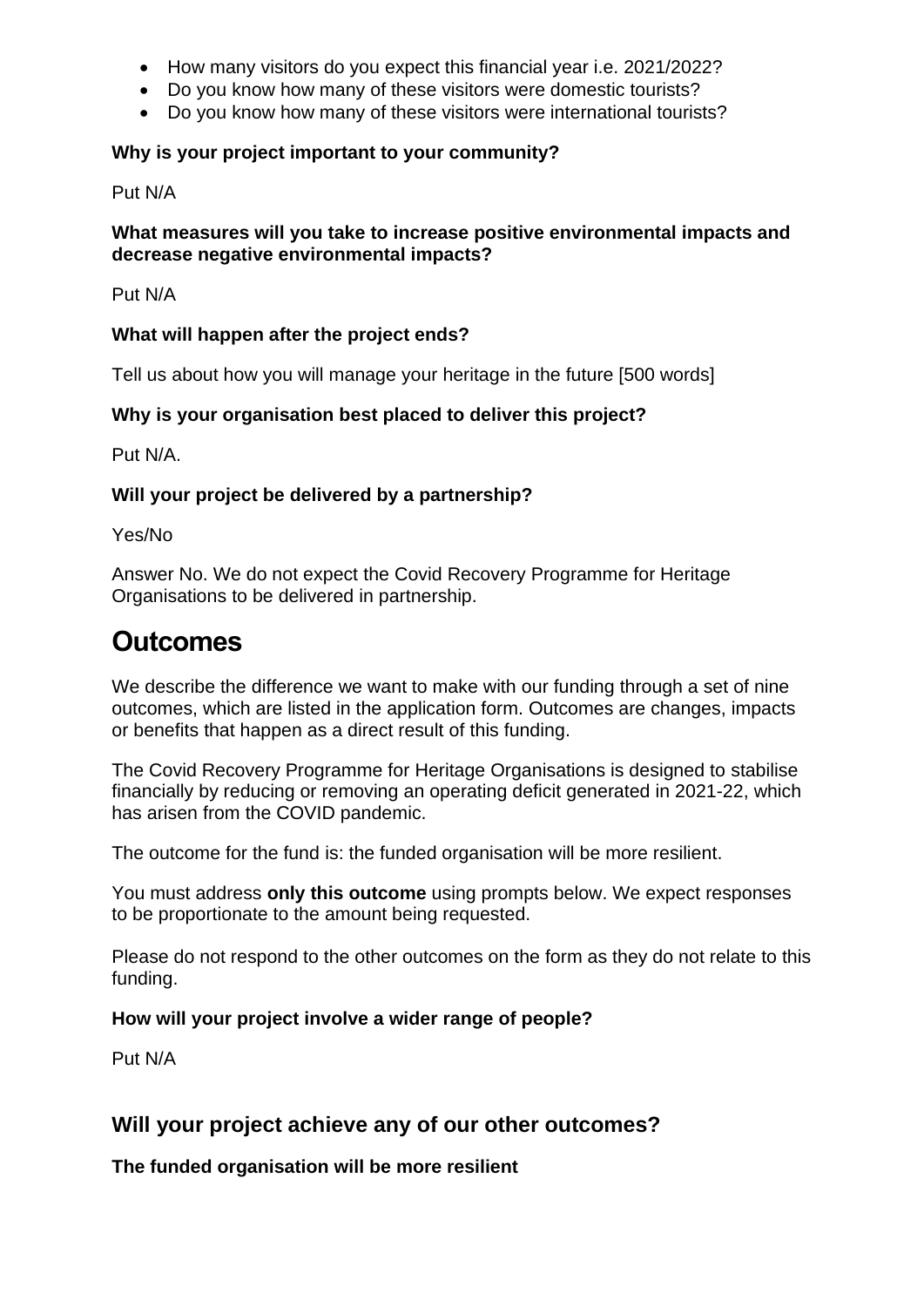Your organisation will have greater capacity to withstand threats and to adapt to changing circumstances to give you a secure future. You will achieve this greater resilience through stronger governance and greater local involvement in your organisation; increased management and staff skills; fresh sources of expertise and advice; and working in partnership to share services, staff and resources.

Prompts:

- Tell us how you will stabilise your organisation in the immediate term to make sure the vital heritage you care for is not put further at risk by COVID 19. This could include the retention of staff and premises, operational costs or plugging deficits incurred as a direct result of COVID 19;
- Tell us how you will adapt and recover from the impacts of COVID 19. This could include new business and operational plans, overheads or training and skills development costs;
- Tell us about difficult decisions you may have to make such as temporarily scaling back your services. This could include digitising material and putting it online, temporary storage for important heritage assets, equipment to allow staff to work from home or mothballing operations;
- Tell us about any renewal actions you've planned such as pilot projects, new audience focus or apprenticeships
- Tell us what measures you have already taken such as fundraising to improve your resilience throughout the COVID-19 pandemic.

**Please do not respond to the other outcomes on the form as they do not relate to this funding.**

# **Project Management**

# **How will your project be managed?**

Put N/A

# **How will you evaluate your project?**

Put N/A. You will not be required to complete an evaluation for the Covid Recovery Programme for Heritage Organisations.

# **How do you plan to acknowledge your grant?**

Put N/A. Publicity for the Covid Recovery Programme for Heritage Organisations will be handled by us in partnership with Department for Communities and you may be asked to participate in the rollout of our plans.

# **Tell us about any jobs or apprenticeships that you will create to deliver your project**

Are there any jobs at risk of loss due to negative COVID-related financial impacts sustained during April 2021 – March 2022? If so, please provide details.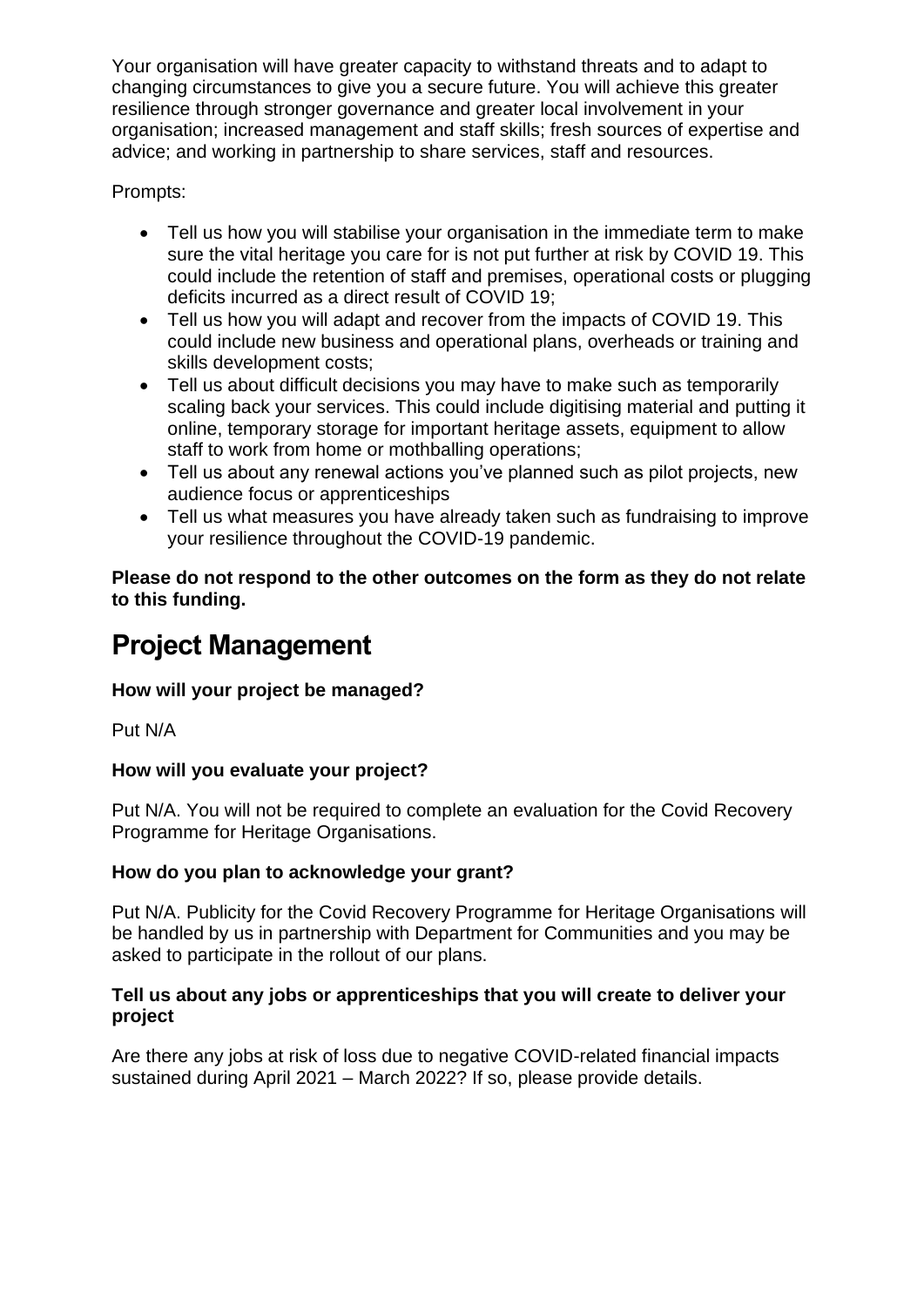# **Project Costs**

Your Financial Template must reflect an accurate assessment of your income and expenditure, both actual and projected for the financial year 1 April 2021 to 31 March 2022. We expect your Project Costs section to represent the same information as your Financial Overview.

Please note the following:

- If you are able to claim back the VAT do not include it as a cost.
- Round your grant request up to the nearest whole pound/£.

It is important that the costs you include do not constitute unlawful Subsidy Control to you. You will be asked to make a declaration that you have considered and checked the rules on Subsidy Control (see Supporting documents section) when you submit your application, and to flag any possible issues.

# **Completing the Project Costs Table**

Enter your total grant request as a single line in your cost table.

**Cost type:** select the 'Other' cost heading

**Description:** enter the phrase 'Covid-related Operating Deficit for 2021-22'

**Cost**: enter the figure from the 'Covid-related Operating Deficit for 2021-22' box from your Financial Template.

**VAT (Value Added Tax):** include non-recoverable VAT in this column. You may not pay VAT on certain types of work or may only pay it at a lower rate. You should approach HM Revenue & Customs to check how much VAT you will need to pay.

#### **Support for your project**

Yes/No.

Select No. Partnership funding is not required for the Covid Recovery Programme for Heritage Organisations.

#### **Add a non-cash contribution**

Leave blank.

#### **Volunteers**

Leave blank.

# **Supporting Documents**

The following supporting documents must be uploaded with your application form.

File sizes should be smaller than 20MB.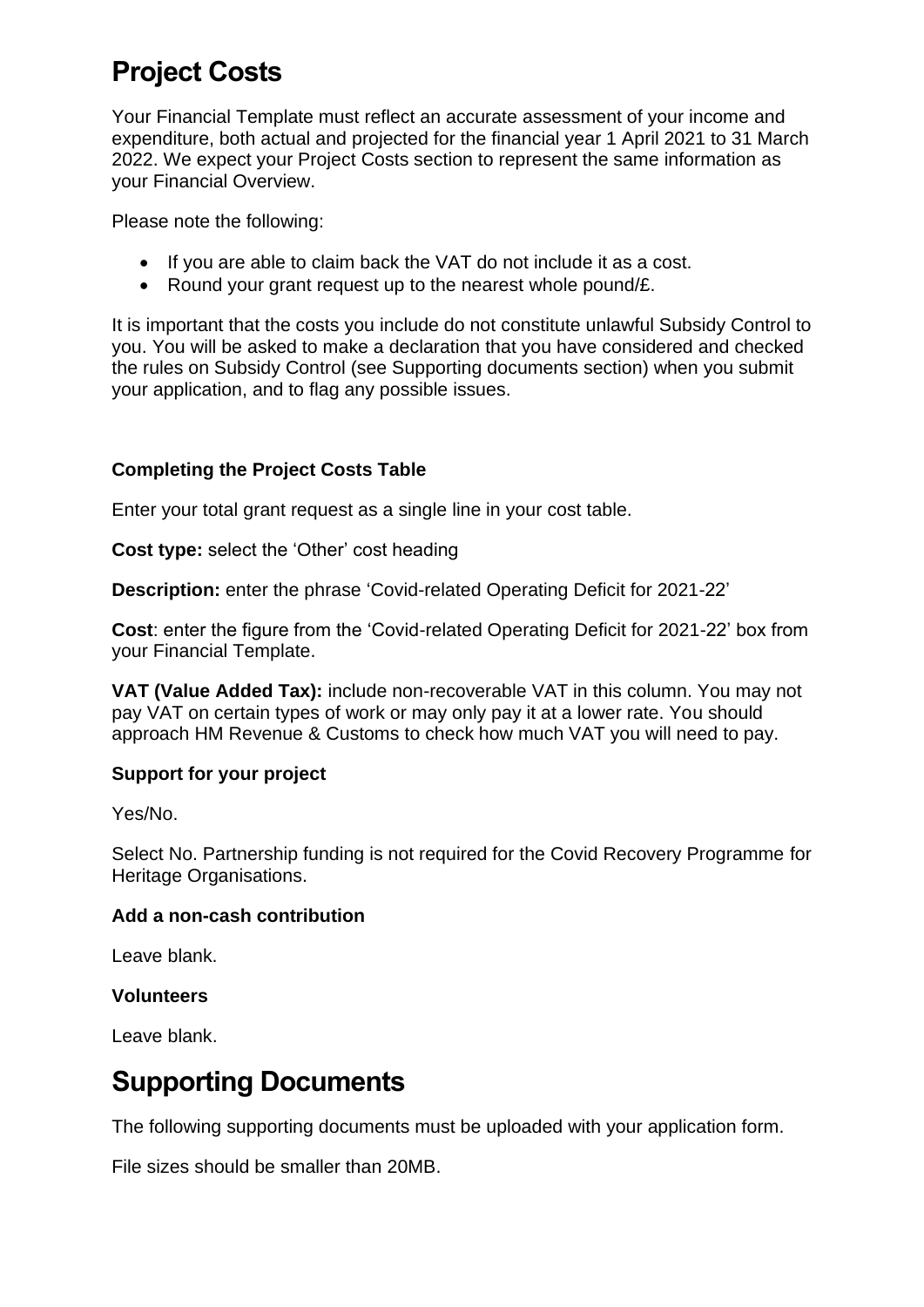Note that some of the supporting documents required for this Programme are different to those stated in the form – see the main guidance for further details.

# **1. Upload your organisation's governing document**

Your governing document should include the following:

- the name and aims of your organisation
- a statement that prevents your organisation from distributing income or property to its members during its lifetime
- a statement which confirms that, if your organisation is wound up or dissolves, the organisation's assets will be distributed to another charitable or not-forprofit organisation and not to the organisation's members
- the date when it was adopted and the signature of your chairperson (or other authorised person)

We are unable to accept your application if your constitution does not include the above.

Please make sure your application falls within the aims of your organisation.

The Charity Commission provides guidance on creating a governing document.

# **2. Upload your organisation's accounts**

Before we assess your application, we need to see your organisation's accounts. These should be audited or verified by a date and signature from your Chief Financial Officer or equivalent.

Please provide:

- Your most recently audited or verified accounts. These should show your reserves position on 30 April 2021.
- AND accounts for the financial year immediately before the onset of COVID-19 (normally 2019/2020). You must be able to provide evidence of cash reserves at 31 March 2020. If your financial year does not end 31 March, please provide two sets of accounts which span the period April 2019-March 2020.

You do not need to upload your accounts if you are a public organisation, for example, a local authority.

Make sure your accounts are recently audited or verified by an accountant.

# **3. Upload your Action Plan/Business Plan**

Upload this document under 'Project Plan'.

You must provide a current Action Plan or Business Plan to demonstrate that you have a credible plan to return to financial viability within a reasonable time period.

You may submit your own existing Action Plan or Business Plan. If you do not have one, you may [use this optional](https://www.heritagefund.org.uk/funding/covid-recovery-programme-for-heritage/application-support-documents) template.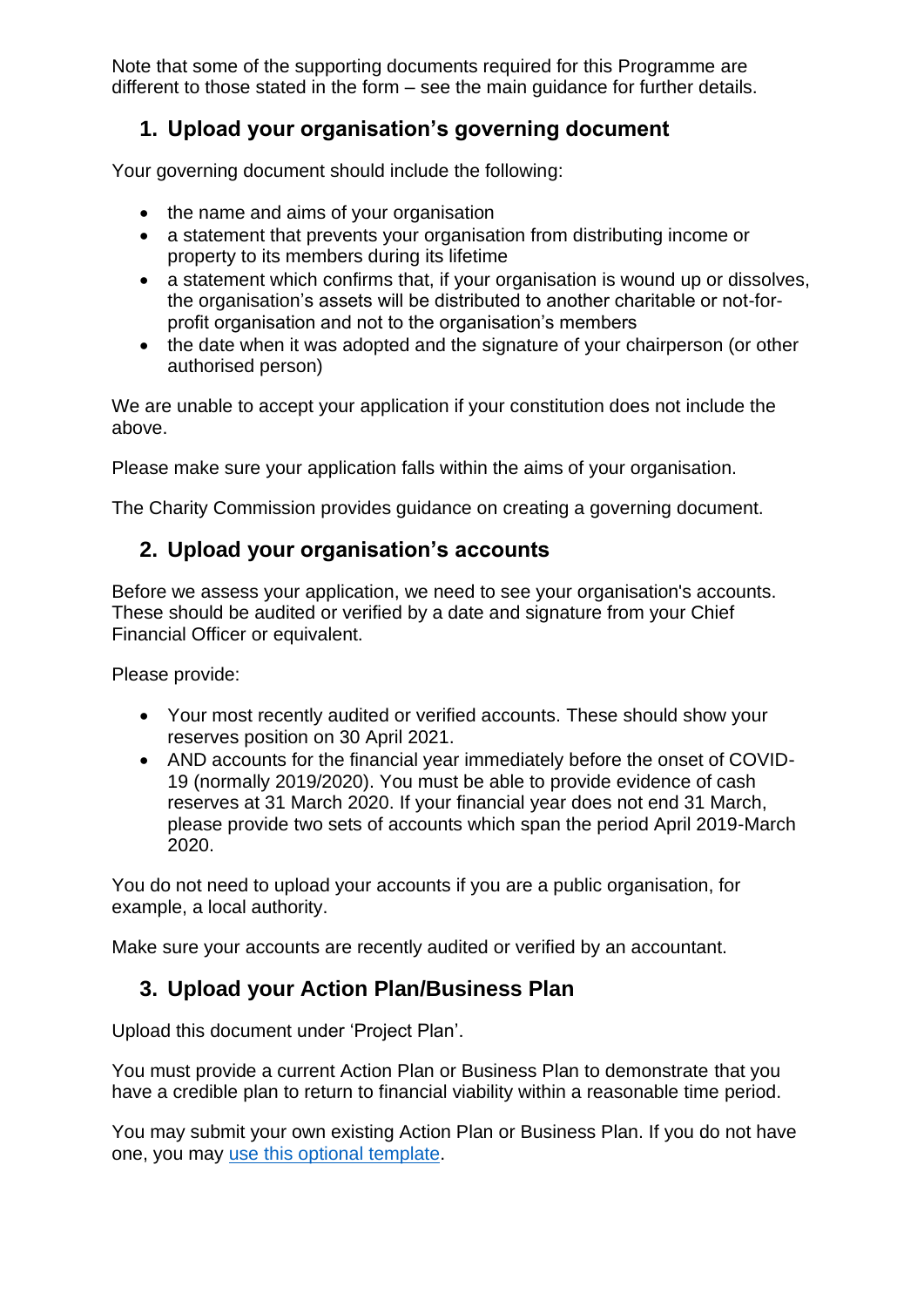# **4. Upload your Financial Overview Template**

Upload this document under 'Briefs for any internally or externally commissioned work.'

Complete the template including your up-to-date financial information. Before you get started, have these documents handy:

- Your full year accounts for the financial year immediately before the onset of COVID
- Your actual financial position from 1 April 2021 to 30 September 2021
- Your projected budget or plan for 1 October 2021 to 31 March 2022

# **Your Financial Position from 1 April 2019 to 31 March 2020**

Please provide the details in this form to reflect your organisation's financial position before COVID began. This period is broken down into two periods so that a comparison can be made with the current year.

# **Your Financial Position from 1 April 2021 to 31 March 2022**

- Comparative financial data for the pre-COVID year is required as well as the current financial year 2021-22.
- Organisations shall record their operating deficit on 30 November 2021.
- Evaluating previous operating experience, along with the application of best endeavour, applicants shall make evidence-based financial projections for the four months from 1 December 2021 to 31 March 2022.
- Organisations will need to provide 2019-20 financial data for comparison pre-COVID-19
- Where an organisation did not exist for a full year pre COVID-19, calculations will be on the 2021-22 financial data supplied, taking account as appropriate of any partial year figures for 2019-20.
- In making their projections of future income and expenditure, applicants must assume that the relevant Covid related restrictions in force on the day of application remain in place until 31 March 2022.
- Two Office Bearers (trustees, Board Members, Management Committee members, Governors or Directors as appropriate) shall certify the information as complete and accurate.
- The organisation must confirm its final outturn deficit position as soon as practicable after the end of the financial year.
- Where the difference between your projected and actual deficit is more than 10%, you must provide a written explanation.
- The organisation shall retain all evidence used to support the claim for operating deficits must until March 2025. The Department reserves the right to carry out post payment audits to validate the accuracy of the information provided.

The Department for Communities and The Heritage Fund acknowledge the challenges in making accurate financial outturn projections covering the last four months of the year. However, people who hold positions of responsibility within sectoral organisations and their professional advisors must exercise best judgement based on previous operating experience, taking appropriate account of normal seasonal trends that could improve or deteriorate finances.